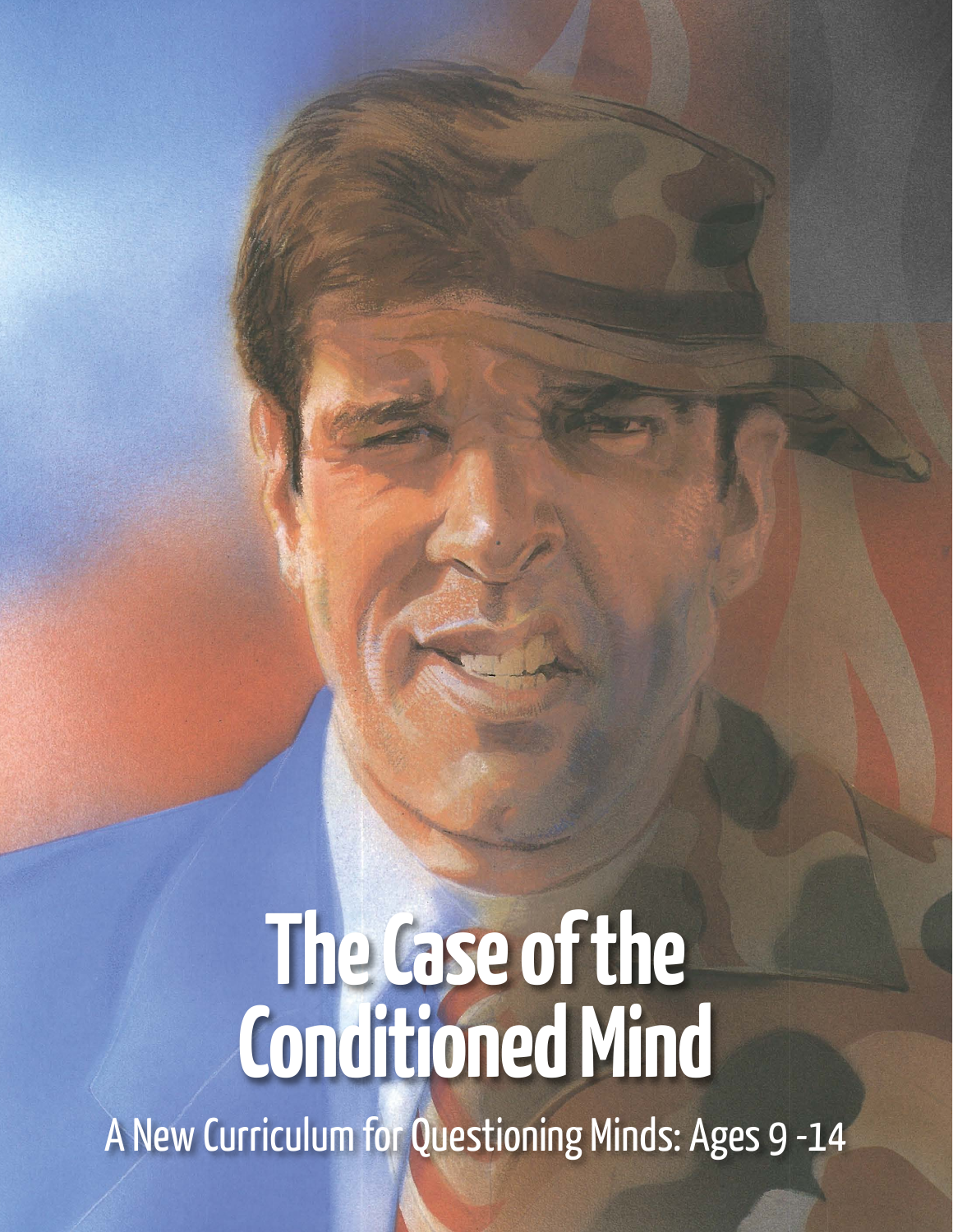by **Dr. Terrence Webster Doyle** with Adryan Russ

based on the Education for Peace Series books by Dr. Terrence Webster-Doyle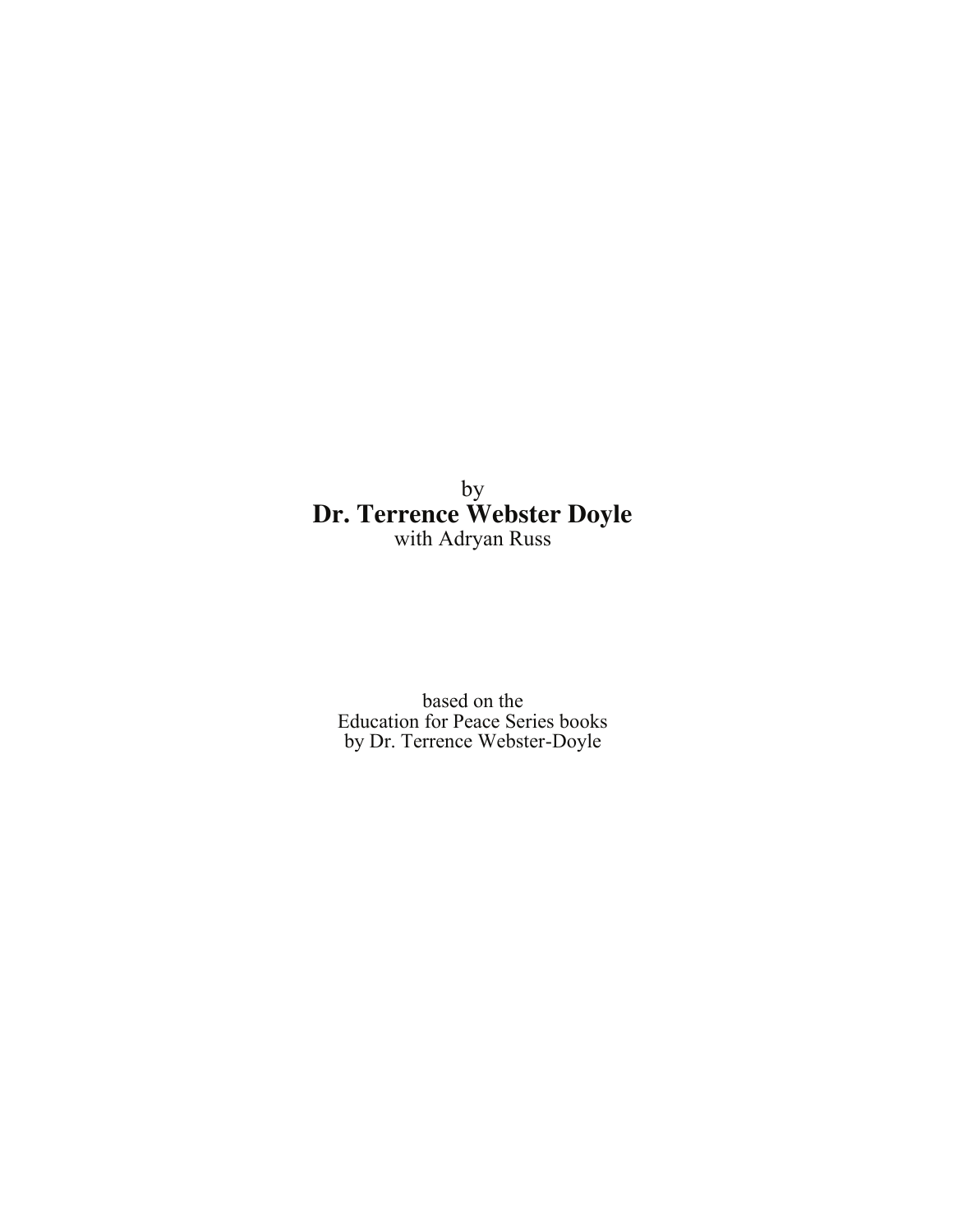"Eliminate the impossible, and whatever remains, however improbable, must be the case." — Sherlock Holmes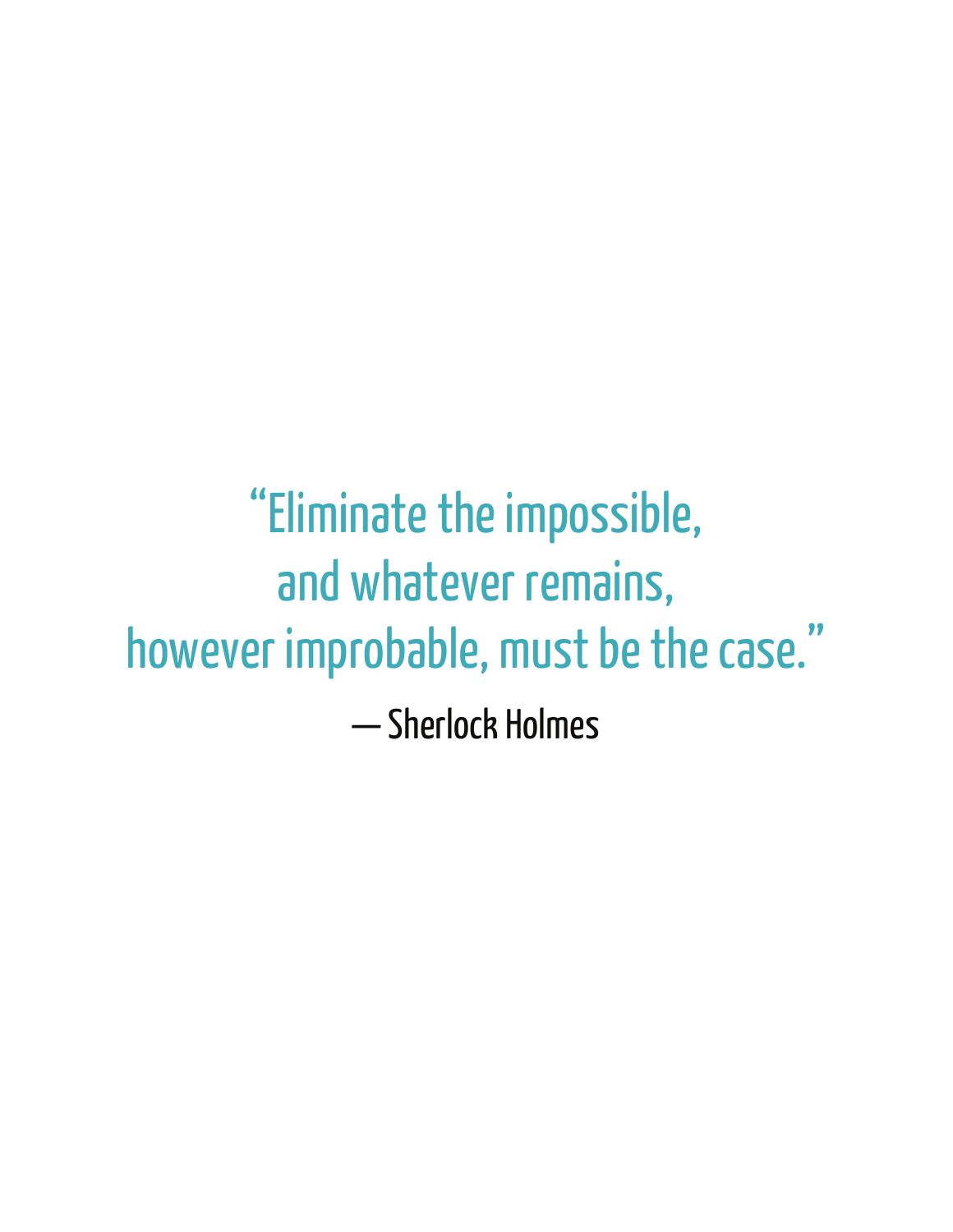# A Note to Teachers

It is important that your children read **Fighting the Invisible Enemy** as you progress through the lessons in this curriculum. You may read certain segments to them, then ask questions based on what you have read. The appropriate ages for understanding conditioning are most likely 10-14, although younger children can understand some basic concepts.

**Fighting the Invisible Enemy** can appeal to teenagers and young adults as much as it can to younger children, in that it is a basic introduction to conditioning. While the illustrations may appeal to younger children, the content is mature enough for older ones.

Before starting with the lesson plans, explain generally to students about conditioning (from reading the book first). Tell them they will:

• Embark on an "adventure" into understanding the roots of conflict.

• Need to deduce, from clues given to them, answers to the mystery of conditioning, like the famous detective, Sherlock Holmes.

Try to impart an air of mystery and excitement to evoke their sense of adventure. Even though the implications of conditioned thinking can be dangerous and have created tremendous suffering, one should approach the subject with young people in a way that is intriguing and thought-provoking.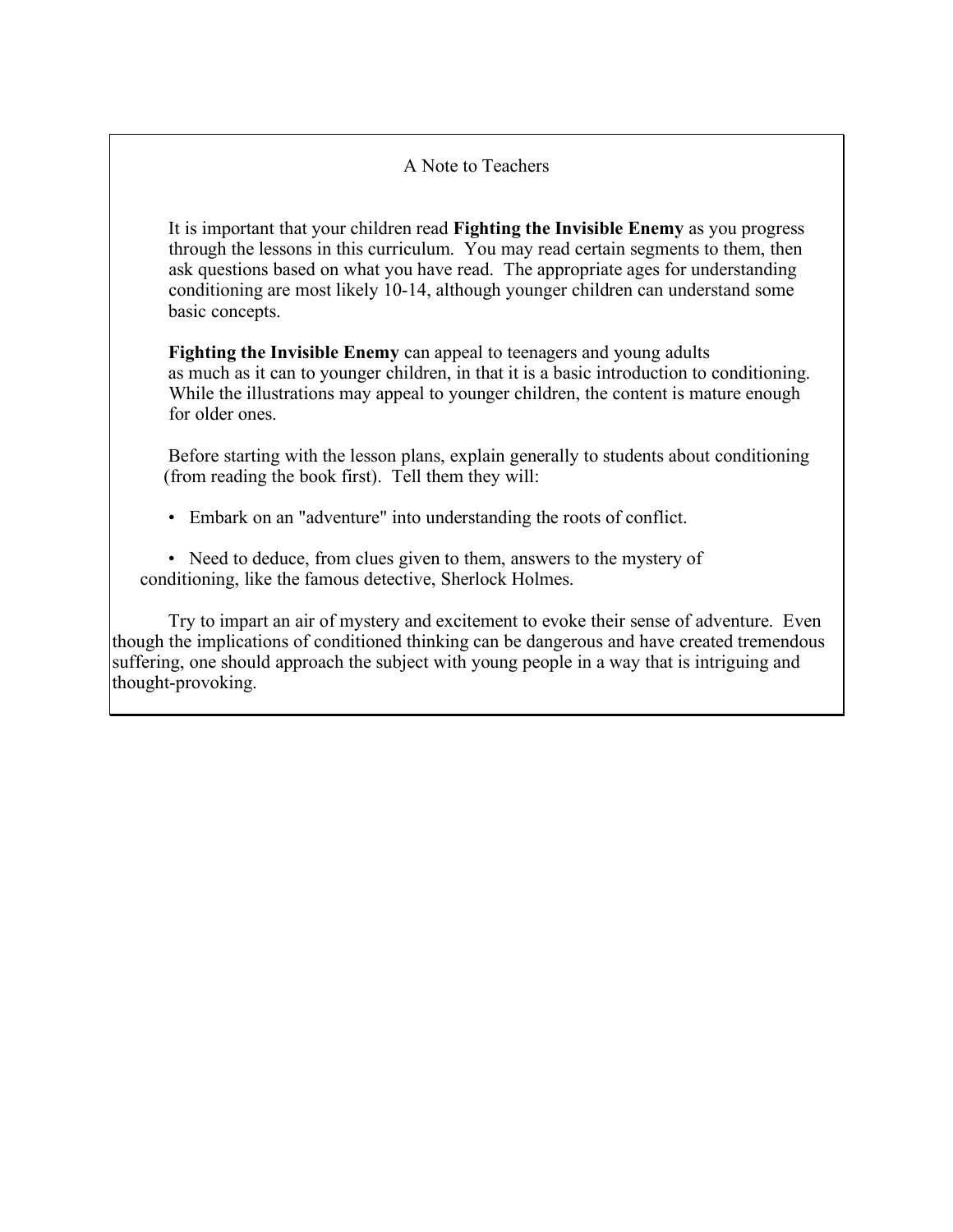# **THE CASE OF THE CONDITIONED MIND**

# Introduction: A Word About Our Format . . . A Word About Role-play . . .

A Word About Levels of Conflict . . .

# **WHAT DOES IT MEAN TO BE CONDITIONED?**

- Adventure 1. Thinking Is An Adventure
- Adventure 2. I Am A Creature Of Habit
- Adventure 3. My Brain Is A Hungry Computer
- Adventure 4. The Opposing Forces Of Conflict
- Adventure 5. The Conditioned Forces Of Conflict

#### **HOW ARE WE CONDITIONED?**

- Adventure 6. The Things I Am Trained To Believe
- Adventure 7. Creating Similarity Instead Of Difference
- Adventure 8. How I Create The Enemy
- Adventure 9. Every Enemy Needs A Hero
- Adventure 10. My Need To Survive

#### **WHAT ARE THE EFFECTS OF BEING CONDITIONED?**

- Adventure 11. Survival At Global Proportions
- Adventure 12. How I See Me
- Adventure 13. How I See Others
- Adventure 14. My Brain Is A Prisoner
- Adventure 15. Virtual Fact And Realistic Fiction

#### **HOW DO WE GET FREE OF OUR CONDITIONING?**

- Adventure 16. Robot Thinking
- Adventure 17. Having Insight Into The Truth
- Adventure 18. Breaking Down The Walls Between People
- Adventure 19. Seeing The Roots of My Conflict
- Adventure 20. Mastering The War In My Brain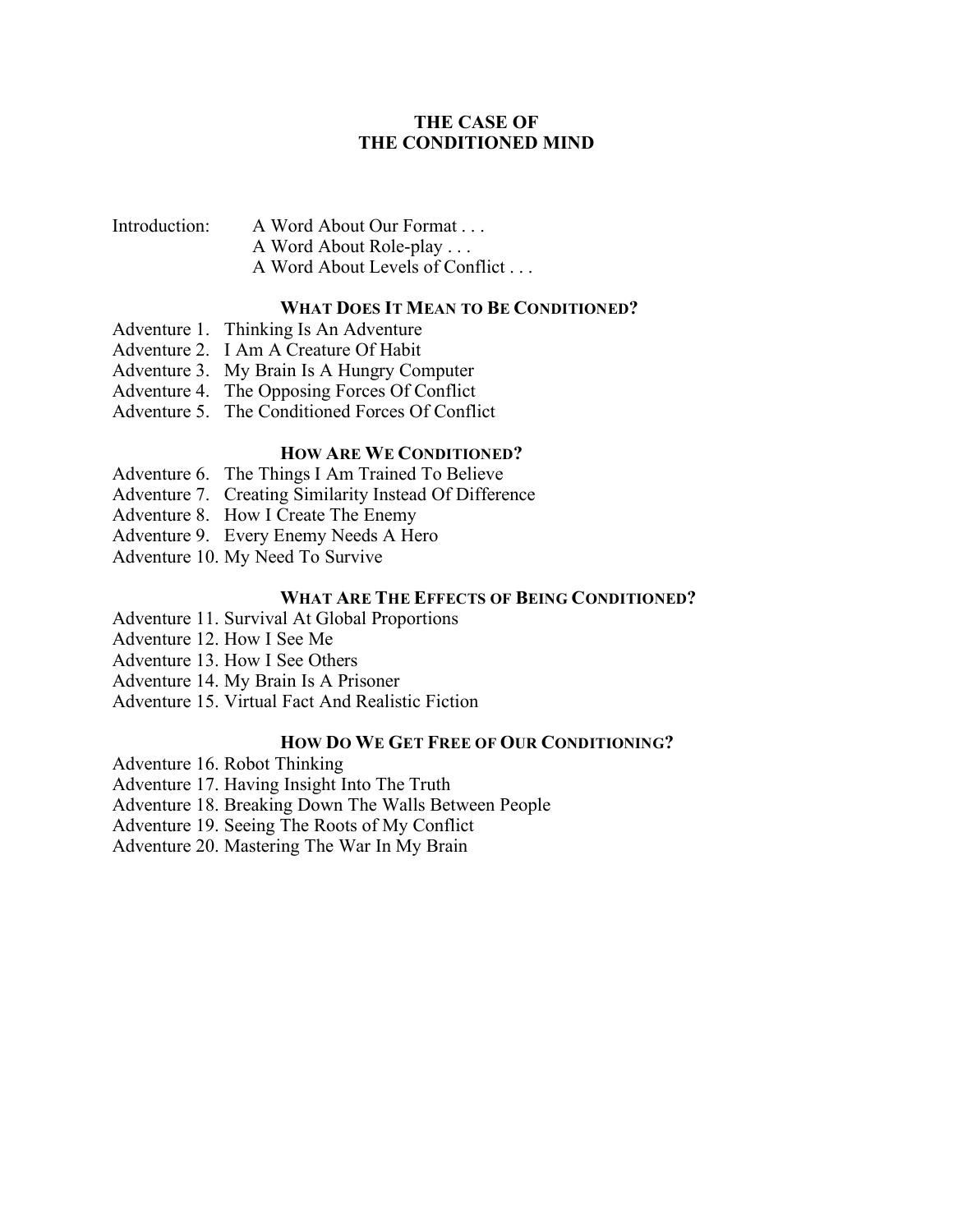# **THE CLUES**

| Clue $#1$  | The Question Of True Or False                            |
|------------|----------------------------------------------------------|
| Clue $#2$  | What Do I Think? Why Do I Think It?                      |
| Clue $#3$  | The Art Of Deduction (Role-play)                         |
| Clue $#4$  | Pavlov And His Dogs                                      |
| Clue $#5$  | The Performers And Their Audience                        |
| Clue $#6$  | The Safety Of Tribes                                     |
| Clue $#7$  | My Brain Is A Hungry Computer                            |
| Clue $#8$  | Fight Or Flight?                                         |
| Clue $#9$  | Spring-Cleaning My Brain                                 |
| Clue $#10$ | <b>Conflict Examination Tree</b>                         |
| Clue $#11$ | The Magnetic Attraction Of Conflict                      |
| Clue $#12$ | Exploring New Options To Conflict                        |
| Clue $#13$ | Stop! Conditioned Thinking Alert!                        |
| Clue $#14$ | I Spy Conflict Clues!                                    |
| Clue $#15$ | Solving Third-Level Conflicts With Right-Level Solutions |
| Clue $#16$ | Why Does This Rule Exist?                                |
| Clue $#17$ | Why Do We Reward And Punish?                             |
| Clue $#18$ | A Quote To Note                                          |
| Clue $#19$ | My Heritage                                              |
| Clue $#20$ | Making The Strange Familiar                              |
| Clue $#21$ | What Do We Have In Common                                |
| Clue $#22$ | The War In My Brain                                      |
| Clue $#23$ | Enemy Into Friend                                        |
| Clue $#24$ | The Hole In My Thinking                                  |
| Clue $#25$ | Feel The Fear And Find A Hero                            |
| Clue $#26$ | The Boy Who Thought He Could Fly                         |
| Clue $#27$ | Conditioning My Brain                                    |
| Clue $#28$ | Old Brain/New Brain                                      |
| Clue $#29$ | We're Still Fighting                                     |
| Clue $#30$ | Renewing Our Brain                                       |
| Clue $#31$ | Where Does This Conflict Exist                           |
| Clue $#32$ | Through The Eyes Of Peace                                |
| Clue $#33$ | The Cost Of War                                          |
| Clue $#34$ | The Person In The Mirror                                 |
| Clue $#35$ | Out Of Place — Out Of Time                               |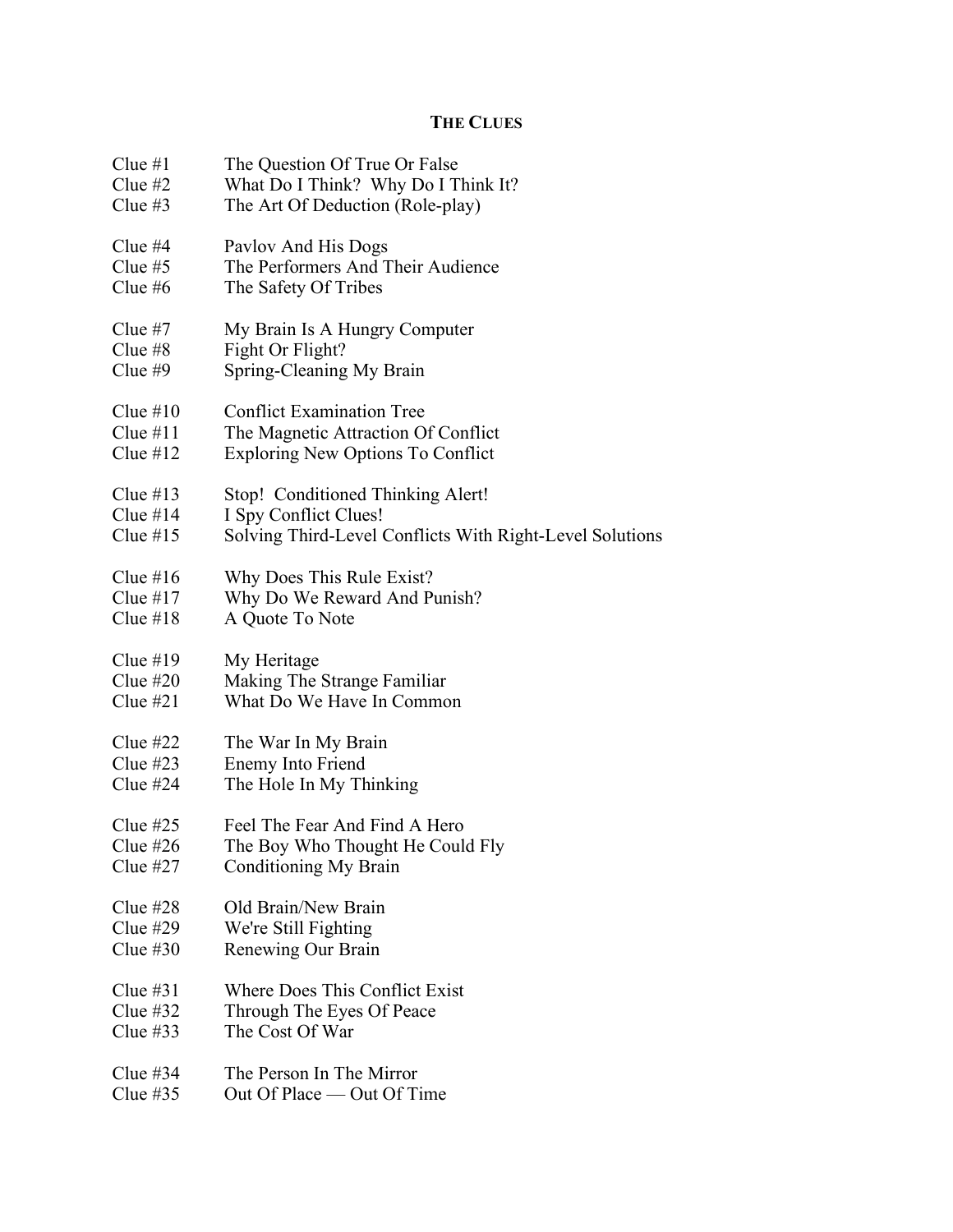| Clue $#36$ | Living A Lie                        |
|------------|-------------------------------------|
| Clue $#37$ | Lashing Out                         |
| Clue $#38$ | Seeing New Situations With Old Eyes |
| Clue $#39$ | Seeing With Beginner's Eyes         |
| Clue $#40$ | Direct Observation                  |
| Clue $#41$ | The Seeds Of War                    |
| Clue $#42$ | The Weeds Of War                    |
| Clue $#43$ | I Am Who I Am                       |
| Clue $#44$ | What's Good?                        |
| Clue $#45$ | <b>Staying With The Fact</b>        |
| Clue $#46$ | What If?                            |
| Clue $#47$ | Learning To See Through             |
| Clue $#48$ | One Easy Lesson                     |
| Clue $#49$ | A Fearless Space                    |
| Clue $#50$ | <b>Nonviolent Alternatives</b>      |
| Clue $#51$ | The Day Of The Bee Sting            |
| Clue $#52$ | Walls Hide My Fears                 |
| Clue $#53$ | My Unquestioned Assumptions         |
| Clue $#54$ | Tearing Down The Wall               |
| Clue $#55$ | Learning In The Moment              |
| Clue $#56$ | How Can I Change That?              |
| Clue $#57$ | The Right Use Of Strength           |
| Clue $#58$ | I Recognize Your Thinking           |
| Clue $#59$ | Seeing THE Problem                  |
| Clue $#60$ | <b>Staying Aware</b>                |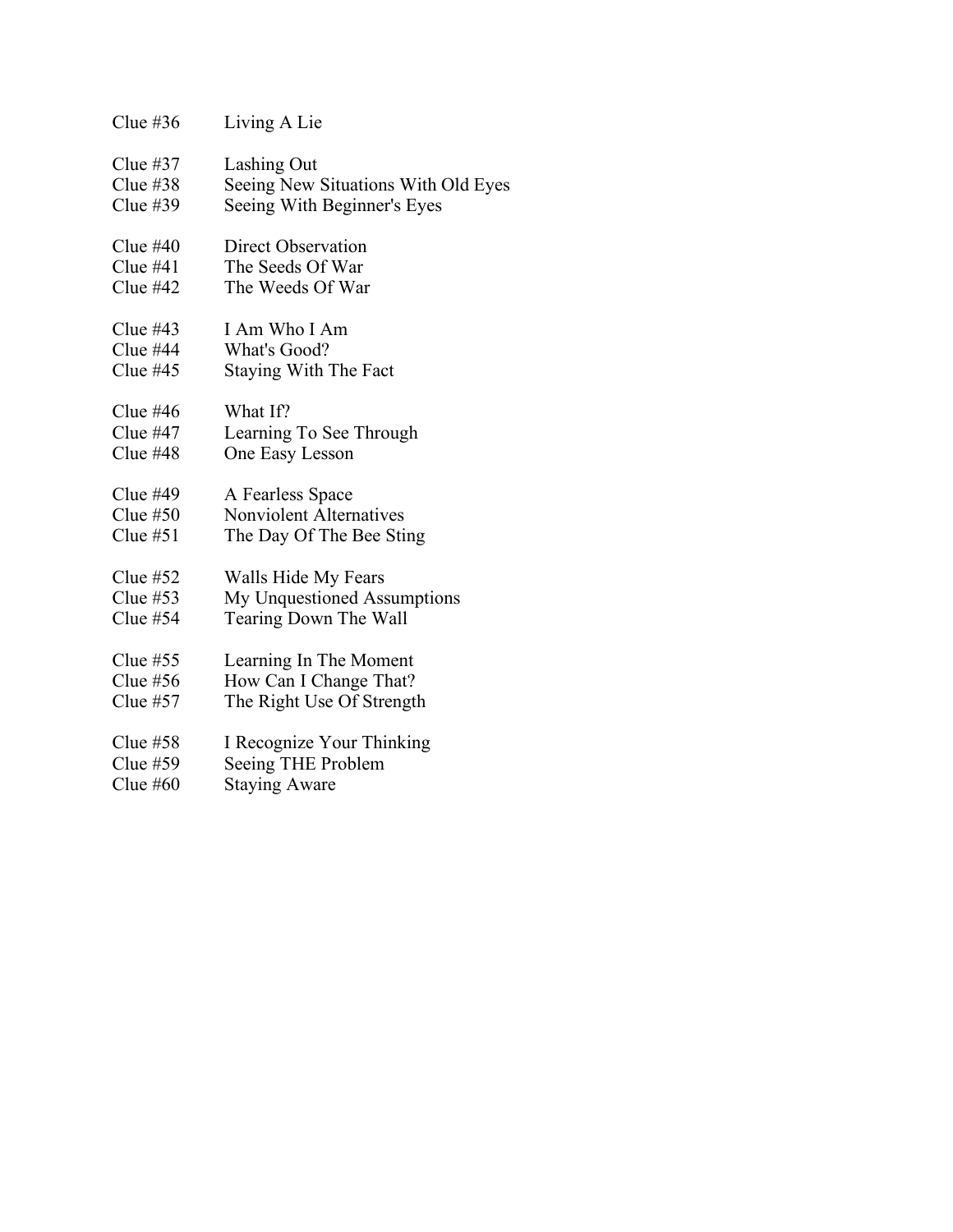#### **A WORD ABOUT OUR FORMAT . . .**

Today, more than ever, young people need to understand that how they act depends on how they think. And that the way they think may be the source of their conflicts.

#### **The Greatest Gift**

Every human being has a mind that has been conditioned in many ways. Once we have the ability to *see* our thinking and *understand how* we think, we have the option to *change* our thinking. Once we change our thinking, we are no longer acting from conditioned thinking. Helping our students achieve awareness of this option is one of the finest gifts we can give them.

Every lesson in this curriculum is devoted to helping students understand how a conditioned mind can create conflict. When we can recognize conflict inside us, we're better able to see how we create conflict outside us and in the world. By giving our students this kind of awareness, we provide them with the greatest gift of all — the ability to stop conflict *before* it starts.

### **The Truth Inside Us**

While exploring human thinking is exciting in and of itself, we wanted to make certain your students have the best time while absorbing new information. We've included activities, games, role-plays and stories, all meant to expand upon material provided in each lesson.

Finally, we've chosen to follow the tenets of Sherlock Holmes. \* Detective Holmes solves his mysteries by employing the principles of deduction — making direct observations and drawing conclusions by eliminating everything that could not possibly be the truth. So, the cause of our conditioned thinking will be a mystery which we will "deduce" by gathering information via our powers of observation — dynamic powers we must never underestimate.

*<sup>\*</sup>Sherlock Holmes is a character vividly created by mystery novelist Sir Arthur Conan Doyle, a distant relative to Dr. Terrence Webster-Doyle, author of a variety of Atrium Society publications.*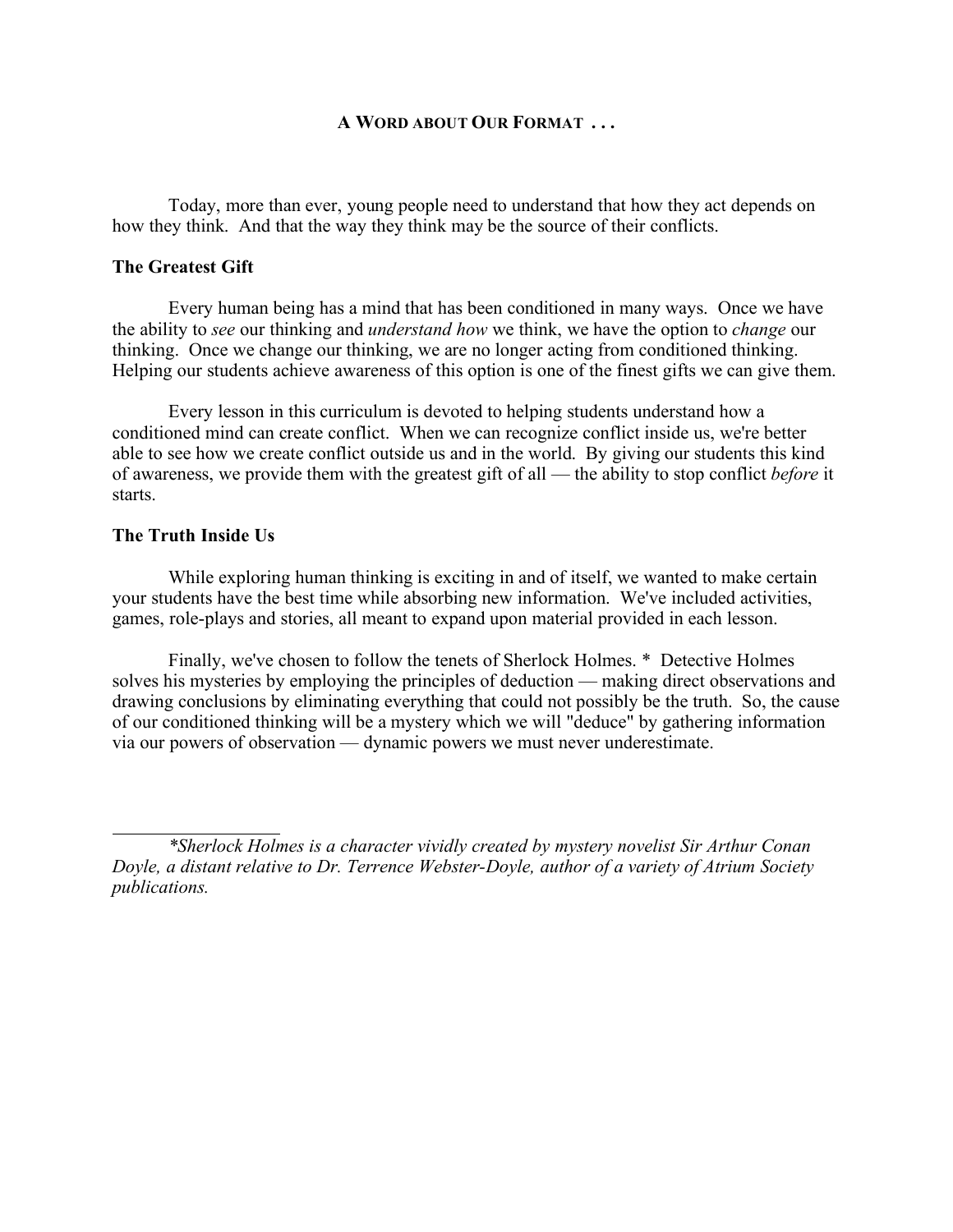Each of the following twenty lessons is divided into three categories:

**Challenge** As the first part of every lesson, the challenge is an invitation to the mystery of thinking something new. It dares us to face what lies before us in the lesson to come and entices us to participate in a new adventure. **Discovery** The challenge gives us a place to spark new thinking. Once new and different thoughts fill our minds, we begin to make discoveries — sometimes very surprising ones — that come simply from looking closely at the world around us. **Question** Our discoveries will lead us to newly attained awareness — things we've not thought about before. Our sharpened minds will fill with questions. They're likely to be questions that have no immediate answers. Some of the most exciting questions are not always answerable, because they give us the opportunity to think them through and decide on answers for ourselves.

We've had a wonderful time putting this adventure together for you. We hope, as you take this journey with us, that you'll take it upon yourselves to make sure that we've left no stone unturned and no clue uninvestigated.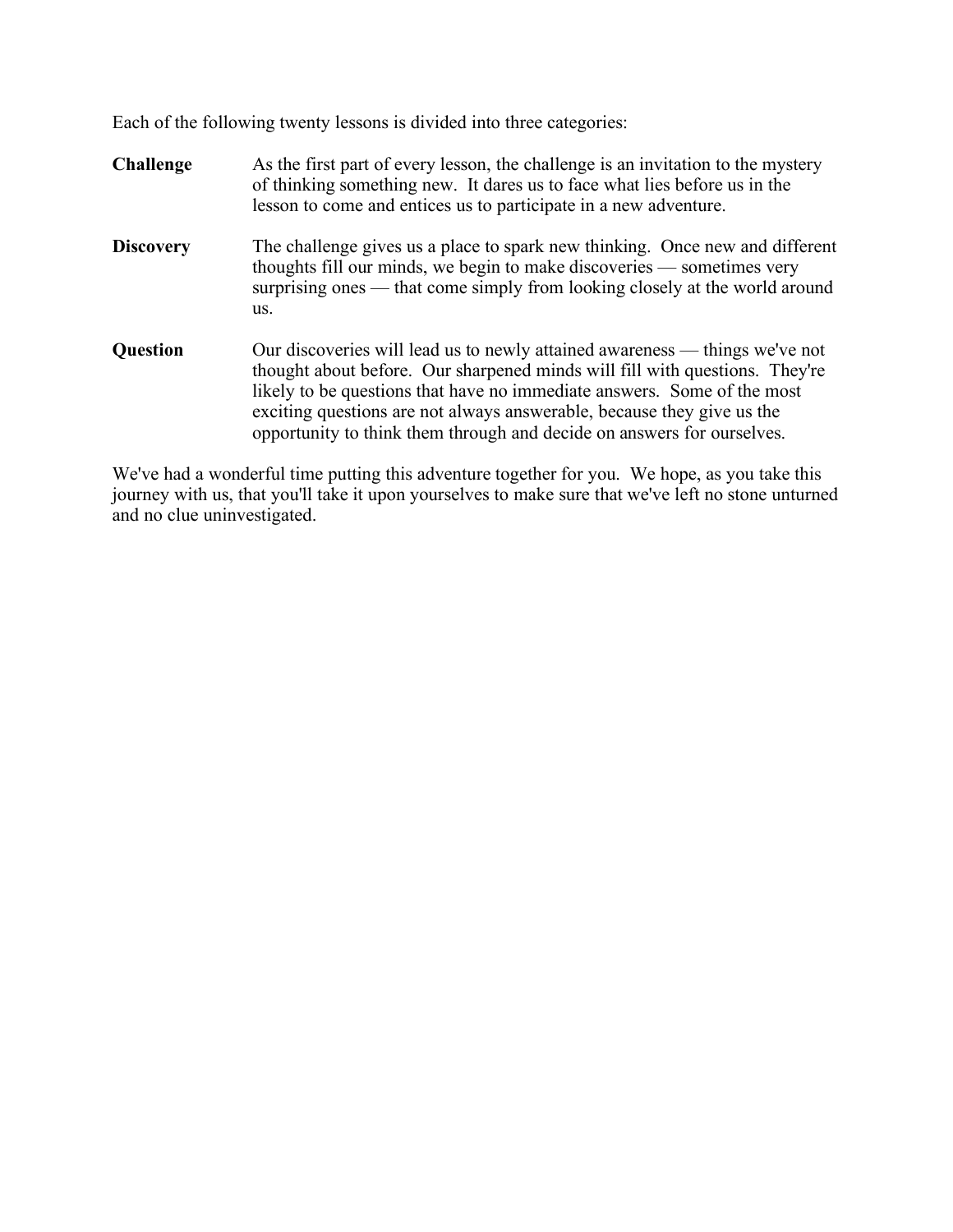## **A WORD ABOUT ROLE-PLAY**

#### **Why Use It?**

Young people have many of the same problems as adults, and have to deal with conflict situations just as trying as ours, but they are not as verbal or intellectual as adults. Just as we adults better understand concepts when we see examples, young people need examples even more. When they "play out" examples, they get the information more easily. When very young children are playing house, with mommy, daddy and dolls, it is not idle play. They are learning what it is like to *be* a mother or father; they are acting out roles — role-playing parents.

Role-play is understood from age 6 up. The main objectives of role-play are:

- To create a safe, controlled and supportive atmosphere, where a young person can act out a threatening situation. This relieves the pressure and anxiety of conflict the young person has experienced.
- To give a young person the chance to create alternatives to their conflict encounters, creating a sense of power and mastery in similar threatening situations.
- To give the young person a chance to not only play out the role of the victim but also to play out the role of the aggressor. This gives the student the opportunity to step into the other person's shoes, so they can begin to understand why that person would want to be a bully. This helps relieve fear and promotes a more subjective, empathetic understanding of another person's plight.
- By creating, recreating or re-enacting a disruptive event, the young person may become more aware of his or her *own* contribution to the problem.
- To give the young person an opportunity to see how he or she could have prevented the situation from happening in the first place.

# **How Do I Do It?**

Much has been written, especially in Humanistic Psychology, about role-playing. You can find books in your local bookstores or library on role-playing and psychodrama that will help you. Role-playing and psychodrama can be very effective in helping people work out their fears. These are powerful tools and should be practiced carefully. Training from qualified teachers is recommended, and can be gotten from colleges, universities and other organizations.

Since our basic interest here is "kids fighting," the following are simple pointers to enable you to help them create alternatives to conflict situations.

There are two ways to do role-playing: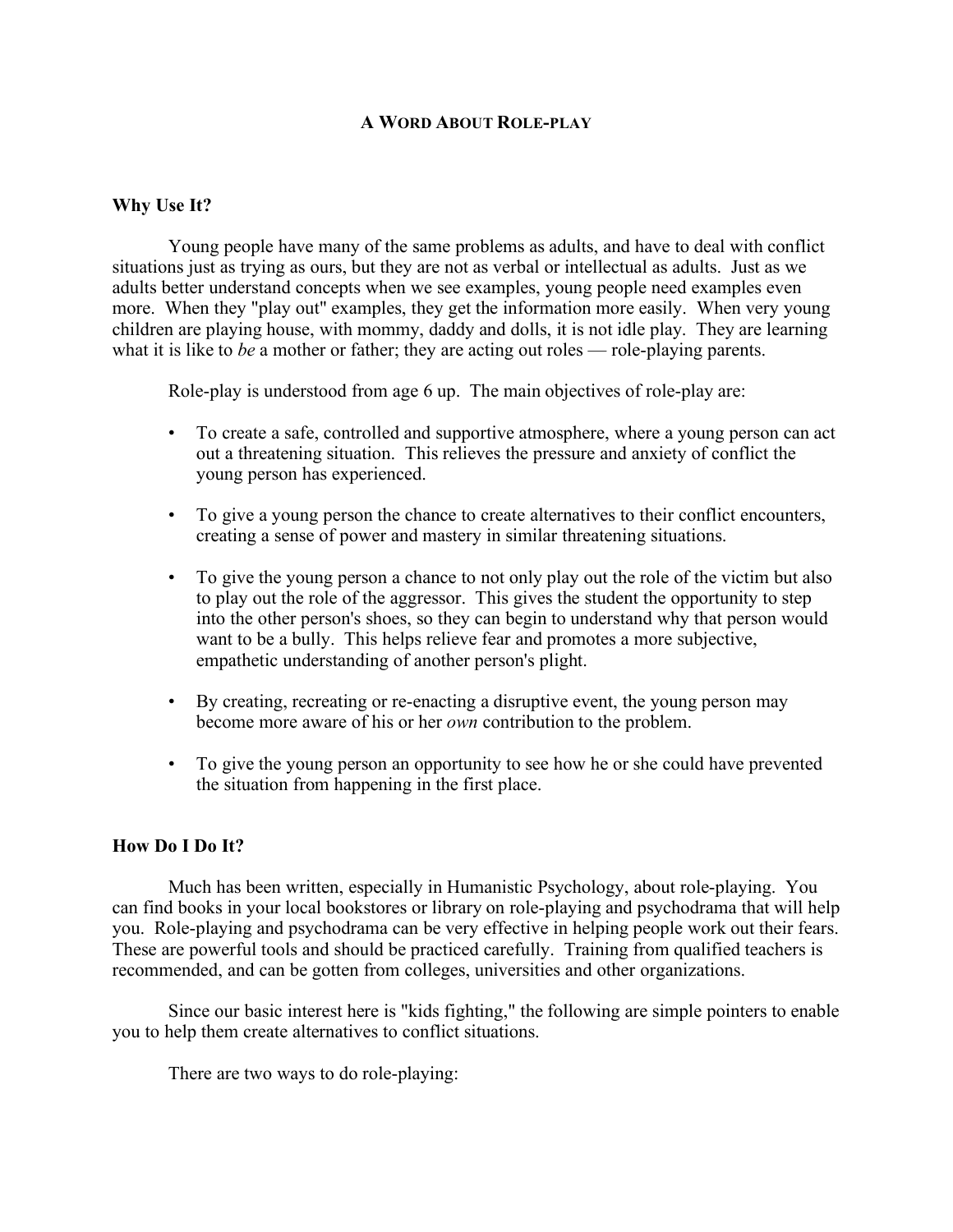1. **Made Up Or Mock Situations.** The advantage here is that you are less likely to get too deeply into emotional problems behind their conflict. The disadvantage is that it is only play-acting. There is no real feeling behind it, and so learning is more at the surface level.

2. **Real Life Situations.** You might uncover emotional trauma a young person has beneath the surface situation. If you sense that a person is "emotionally disturbed," you may want to use mock situations with this person. You may want to let the parents know if you see any behavior that might warrant more professional help.

The advantage here is that real life situations are more real, and the student will have strong emotions around it. This usually helps motivate a person in understanding and wanting to do something about the problem.

### **The Process**

Most role-plays have a "bad guy" and a "good guy" — the Bully and the Victim. Neither is truly solely good or bad, but when we start with a black and white situation, it helps us learn about the grays.

It's good to ask for volunteers. Kids usually love to ham it up. I tell them what the roleplay is about and sometimes hand out sheets that have role-plays already written out for them to read. Some include portions they read as if they were talking out loud to themselves, and some include only dialogue between two or more characters. To avoid confusion, it's advisable to give them an example of what you want, or to read a portion of the dialogue yourself to illustrate the kind of role-playing you are looking for. Get a good role-player by modeling one.

You may want to act as facilitator of each role-play situation or participate yourself. There will always be an audience for every role-play and, as such, they give valuable feedback to the volunteer role-players. They can also boo or cheer, which adds to the dramatic effect and include everyone in the role-play.

The role-plays offered in the Lesson Plans are for your convenience, to help students learn the lesson being taught. You are welcome, however, to create any role-play situation you think might help. For example, you might divide the students into two groups: The Bully Group and the Victim Group. Then, ask one volunteer to act or play out the role of a Bully or Antagonist. He or she comes up to the Victim and starts picking on him or her. The Bully goads the Victim on by pushing, shoving, grabbing (ask students to not get too physical). Try to keep the participants from moving too far away from the center of the group. At this point, the Victim can try out his or her way to walk away with confidence (12 ways to walk away with confidence will be found in Addendum #11). Tell the Bully ahead of time, on the side, not to give up too easily, or to not give up at all. There must be enough time to let the situation be real enough so that the Victim has to work at his/her role. This will create a more realistic situation. As the Victim ("good guy") is trying out a way to walk away with confidence, ask the Bully Group which one the Victim is using. This gets them involved in both sides of the situation.

When using real life situations, you will want more sensitivity. You don't want booing and yelling. It should be more thoughtful and serious. Ask for volunteers to raise their hands.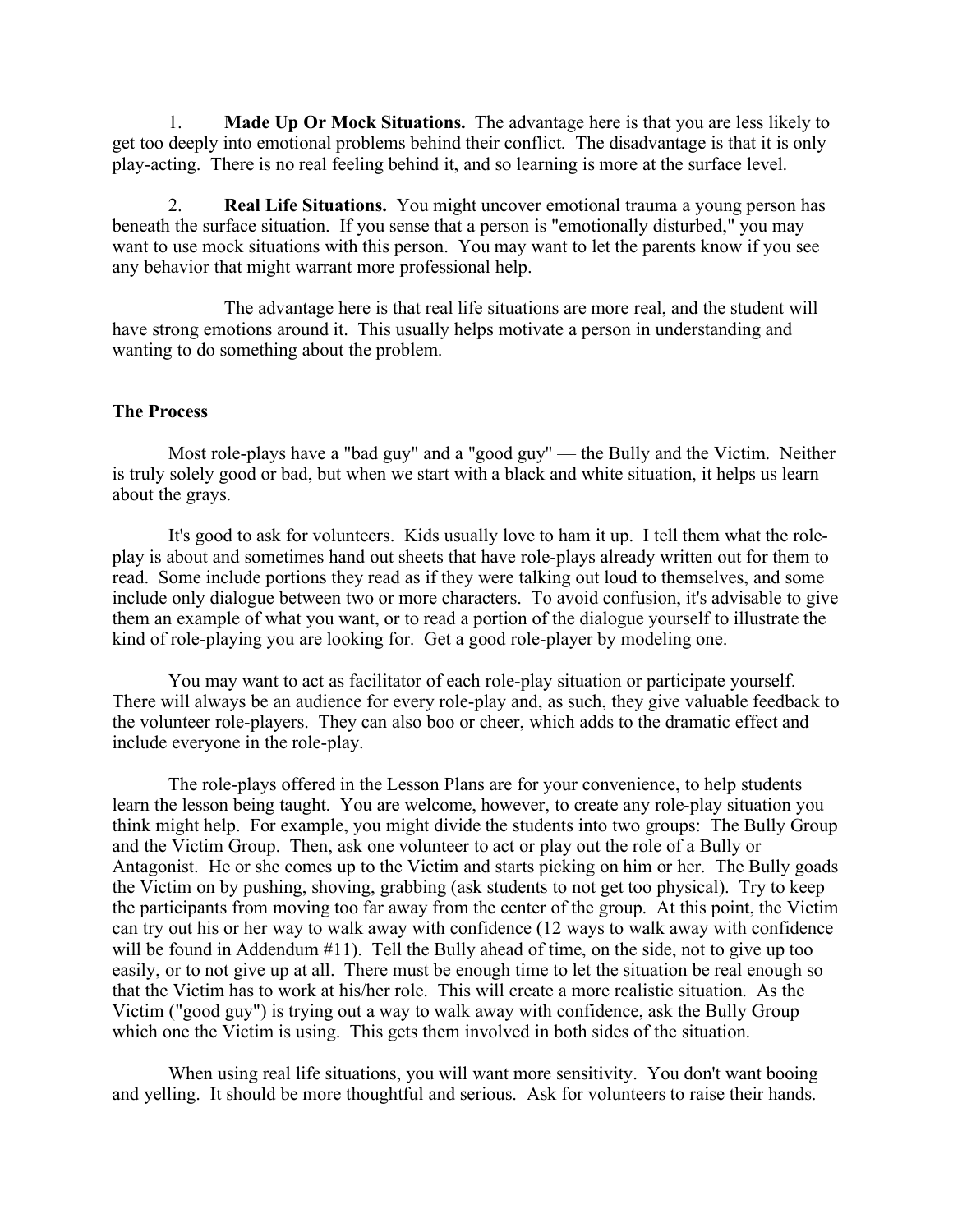Listen to several stories and pick the easiest or safest first. Potential problem situations are best referred to a professional.

In real life situations, ask for a volunteer to be the Antagonist. It is sometimes best to let the volunteer victim pick his or her antagonist, but not always. Be sensitive to this process. You may have to do it for them. In real life situations, it is advisable that you stay in control of the game — be the "authority," gently supporting and guiding the process. Allow them to freely explore their feelings and situations independently, but also, and at the same time, be there for them if they need you.

On the following page are more techniques in role-playing that you can use. Some are already used in the Lesson Plans, and some are not.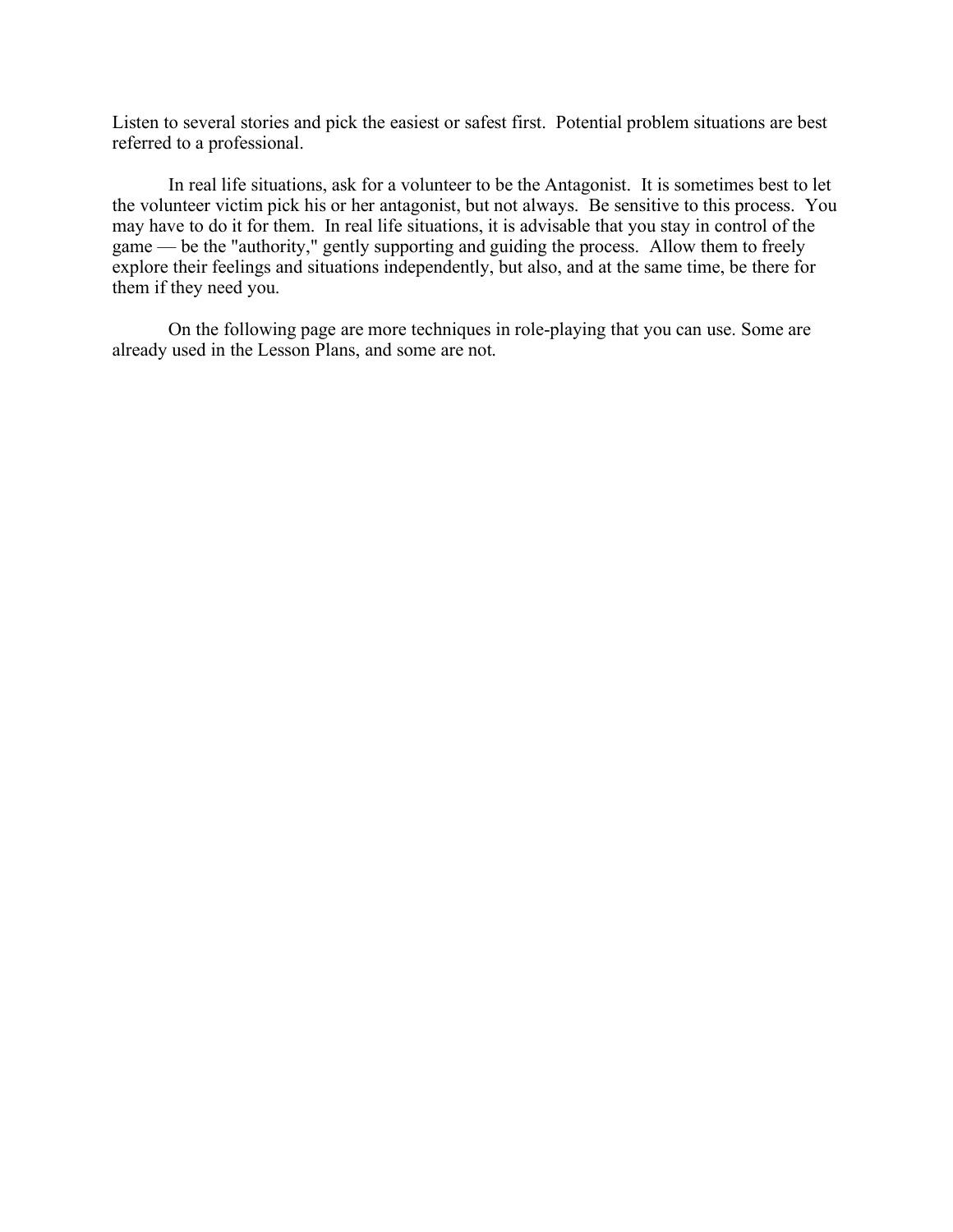# **Additional Role-play Techniques**

o **Soliloquy.** The Victim speaks aloud about feelings he or she had before, during and after the conflict situation. This helps the student to identify his/her feelings as valid, ones that everyone at one time or another feels. It is helpful if YOU are HONEST about your own feelings — your fears, humiliations, and sadness. I usually tell the group about my personal experiences with conflict I had at their age — not as a lecturer, but as someone sharing with them that I know, from the inside, what they are going through.

o **Mirroring.** One person imitates a Victim's behavior. This is an effective way to give feedback and understanding to the Victim as to how others see and react to him or her. It can give the Victim a new viewpoint on the situation. Be very careful that this is done with sensitivity — as a gift rather than a putdown. You might begin this technique by playing the role first yourself.

o **Alter Ego**. The Alter Ego is the Victim's own invisible, unexpressed self. The main purpose is to help the Victim express emotions. Another is to provide support, give empathy and dramatize unexpressed feelings. It can help interpret the Victim's resistances and defenses. For example, if you get behind the Victim while he or she is playing out his or her role and say, "I feel scared. I just want to run and hide and cry" — this can help the Victim identify his or her own feelings. Again, care and sensitivity are very important.

o **Role Reversal.** The Victim literally takes the place of the Bully — actively places him or herself in the other person's shoes, taking on *their* emotions, attitudes. The helps decrease anxiety and allows for greater empathy and understanding of the Bully.

**Imaging.** One good imaging process asks students to imagine themselves as animals — they pick one special animal they really like. Ask them to do some research on this animal: What are its habits? Where does it come from? How does it live? This works well for very young students. They imagine themselves as this animal — move like it, feel what it's like to be this animal, from the inside. This fantasy gives them the chance to develop psychological power, a "spirit" that can give them strength. They can talk about their animals as an ongoing process.

There are many more techniques — too many to include here. I recommend you read *The Centering Book — Awareness Activities For Children, Parents and Teachers* by Gay Hendricks and Russell Wills, for excellent exercises to do with your students to help them resolve conflict. They are easily adapted to your own or your students' situations.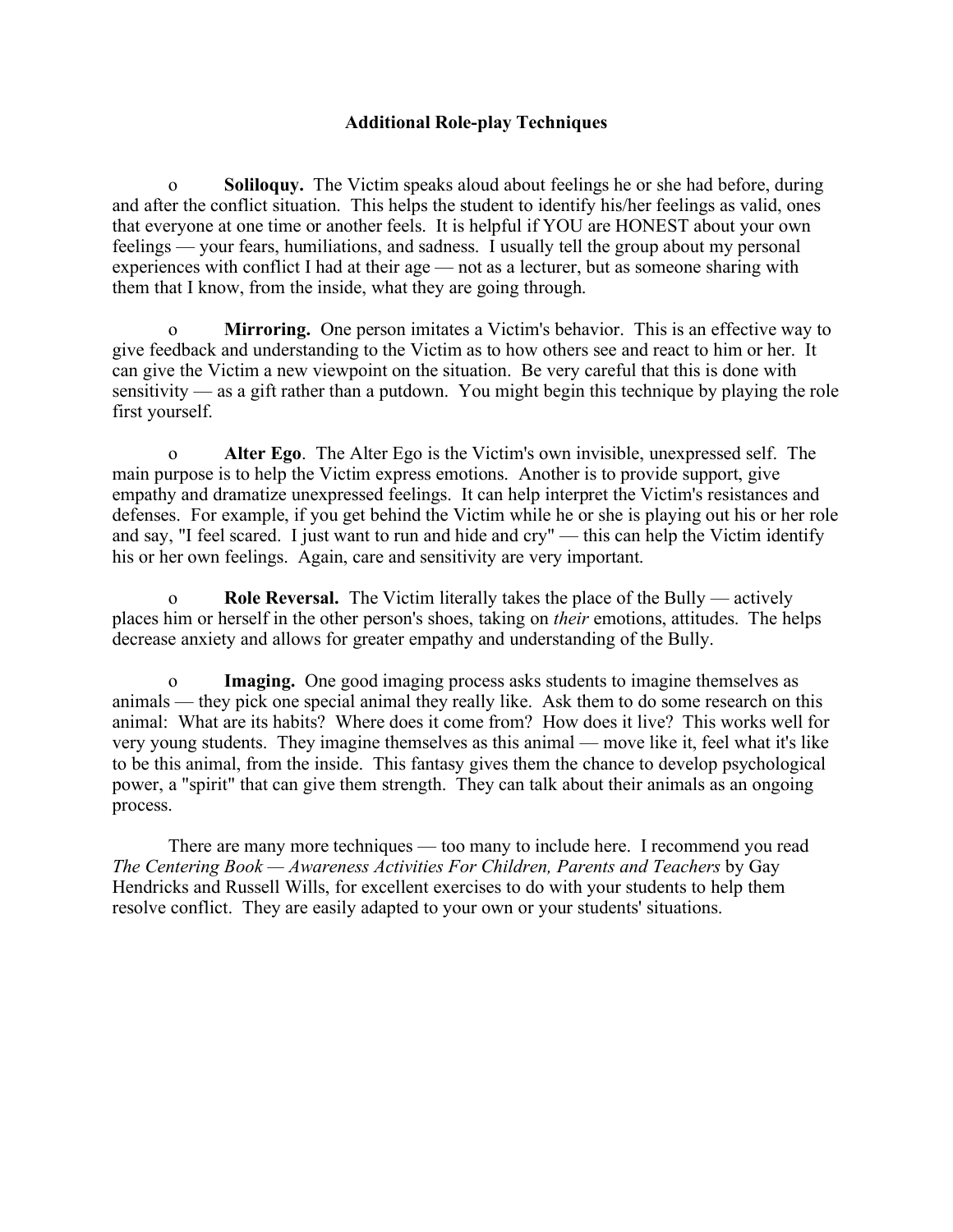## **A Word About Levels of Conflict**

The intention of this program is to help young people understand conflict — at the primary level — *before* it becomes conflict, so they can avoid it.

Most attention given to conflict is at the Tertiary Level — that is, when we must *manage* conflict that has become a physical confrontation — whether on the playground or, in the extreme, war.

Little attention is given to the Secondary Level — that is, when we can *resolve conflict* before it escalates to the physical (Tertiary) level.

Even more rarely is attention given to the Primary Level — the point at which young people can understand and therefore *prevent* conflict. That is what this curriculum and this program are about — to bring attention to understanding and avoiding conflict — that is, preventing it *before* it gets to the physical level.

The intent is to demonstrate that the root cause of conflict is "conditioning," that habitualized state of mind that is imprisoned in dogmatic, antiquated, established belief systems — be they racial, religious, or nationalistic. Perhaps one of the best books written about conditioning is *Brave New World* by Aldous Huxley. The book *1984 also* demonstrates the dark side of the power of conditioning in George Orwell's Stalinesque depiction of a society ruled by fear and misinformation.

When we study history we can see the terrible effects of conditioning in the horrible wars created by fragmentary thinking and action. Religious wars have been fought for thousands of years, each sect or group declaring that God is on their side, therefore justifying the terrors they inflict on each other. All war seems to be rationalized in a higher belief in some good. National, religious and racial ideals have been the causes of endless holocausts. What is the root of all this human suffering? Is it true that the human brain has been conditioned, "brainwashed" to create and defend against the enemy, that "outsider" who is different from one's own particular tribal, ethnocentric group?

This curriculum begins by inquiring into the basic structure of conditioned thinking and moves through a Sherlock Holmes "mystery" of clues to find out how conditioning affects the lives of young people each day, and how it affects the world around them in the adult realm. Our most desired goal is to evoke a questioning nature in young people, so that they do not immediately and unquestioningly accept established patterns of thinking in society — outmoded patterns handed down for millennia. The result of this questioning is to produce intelligence not I.Q., but awareness of relationship, awareness of how peace is prevented by the way we think and believe. It is this active intelligence that has the capacity to understand and avoid conflict produced by fragmentary conditioned thinking and action.